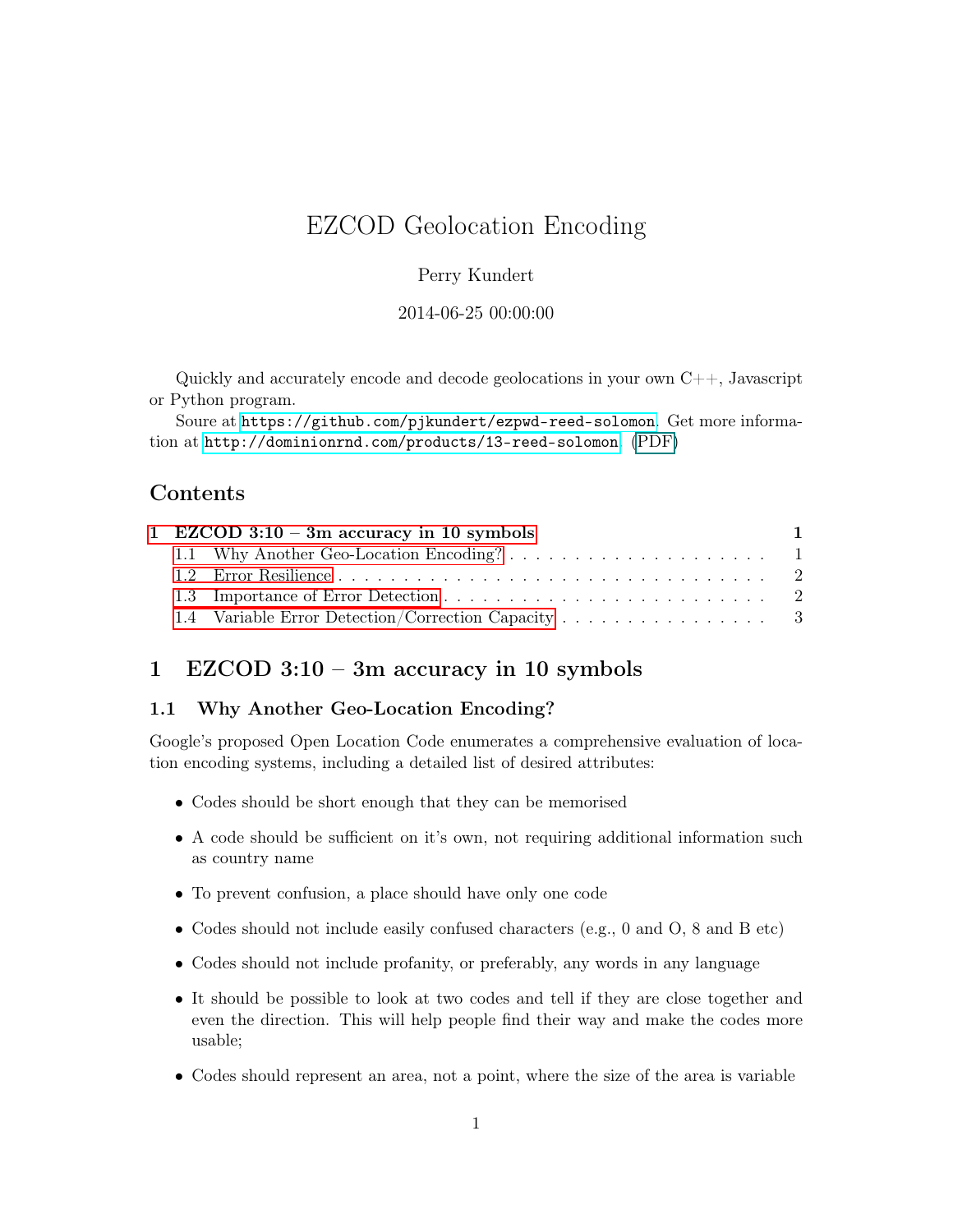- Shortening a code should represent a larger area that contains the original location. A side affect of this is that nearby codes will have a common prefix;
- The code for a place should be deterministically generated, not requiring any setup or application
- Codes should be able to be generated and decoded offline. Mobile data networks may not be ubiquitous or cheap
- Codes should not depend on any one provider, so that there is no risk that they will stop working if one company goes out of business
- The algorithm should be published publicly and be free to use.
- A code should be sufficient on it's own, not requiring additional information such as country name

These are excellent goals, and EZCOD implements all except one (impossible to implement) feature. However, in this list, the most important feature is missing. This is where EZCOD excels vs. all existing encoding schemes:

• Detects errors and is self-correcting.

### <span id="page-1-0"></span>1.2 Error Resilience

Geolocations are rarely so unimportant that an assurance of accuracy is not desirable. Most existing geolocation encodings have no self-verification features at all, and those that do can only detect errors (a single check character, with low reliability), and cannot correct any errors.

EZCOD implements Reed-Solomon encoding, and even the most basic form can both detect and correct a loss of data.

### <span id="page-1-1"></span>1.3 Importance of Error Detection

To specify the location of something on the surface of the earth, a Latitude, Longitude pair is typically used. To get within  $+/-3m$ , a Latitude, Longitude pair with at least 5 digits of precision after the decimal point is required. This is the default precision of EZCOD, with 9 symbols of location and 1 symbol of Reed-Solomon parity (separated by an optional . or ! symbol).

So, to specify where my daughter Amarissa was born, I can write down the coordinate:

53.655832,-113.625433

The equivalent EZCOD is:

R3U 1JU QUY.0

If an error is introduced (a symbol is lost, indicated by the \_) in the numeric encoding, the difference in position may be anywhere from centimeters to many kilometers: